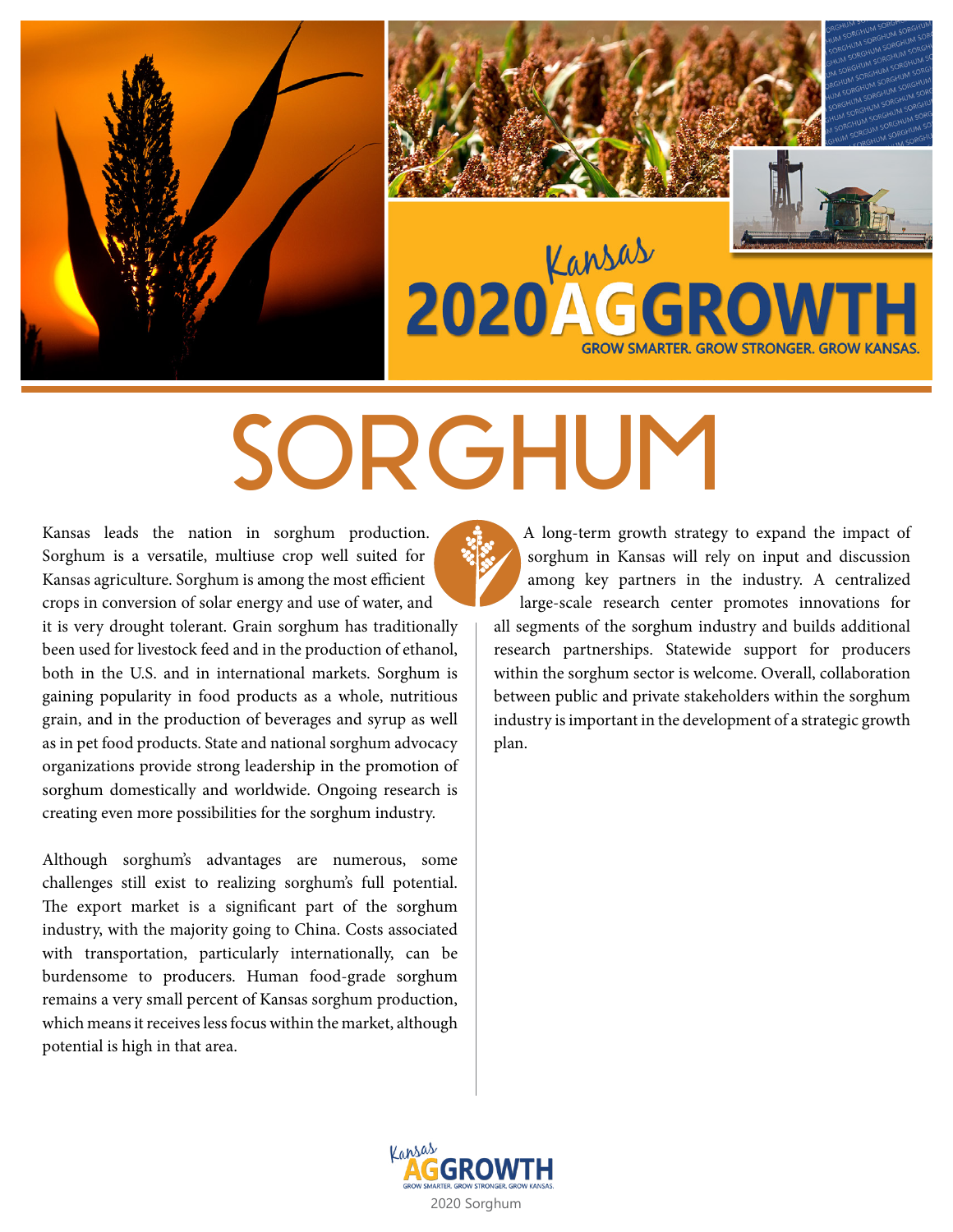# STATUS

Sorghum — a grain, forage and sugar crop –— is among the most efficient crops in conversion of solar energy and use of water. Sorghum is known as a high-energy, drought-tolerant crop. According to the National Sorghum Producers, grain sorghum has traditionally been used for livestock feed and in a growing number of ethanol plants. Sorghum produces the same amount of ethanol per bushel as comparable feedstocks and uses one third less water. In the livestock market, sorghum is used in the poultry, beef and pork industries. Stems and foliage are used for green chop, hay, silage and pasture. A significant amount of U.S. sorghum is also exported to international markets where it is used for animal feed, ethanol and other uses.

In the United States, 362 million bushels of sorghum were harvested in 2017. In 2018, sorghum was planted on 5.7 million acres with 365 million bushels harvested. Of the 21 sorghum-producing states, Kansas ranks first in sorghum acres with 2.65 million followed by Texas, Colorado and Oklahoma. The states in the sorghum belt lie across an area from South Dakota to south Texas that offers a quality dryland growth opportunity.

According to estimates prepared by the Kansas Department of Agriculture and based on the IMPLAN economic data model, the sorghum industry in Kansas has a direct output of approximately \$750.9 million and creates 1,615 jobs in the state. Through indirect and induced impacts, the industry supports a total of 5,380 jobs and creates a total economic contribution of approximately \$1.3 billion.

Globally, Kansas sorghum's top export destinations include China, Spain, Mexico, Taiwan, and Burma (Euromonitor, 2018 trade data).

Sorghum is also gaining popularity in food products in the U.S. because of its gluten-free and non-GMO properties. Sorghum is a suitable substitute for wheat, rye and barley for those who cannot tolerate gluten. Sorghum can be milled and is used to make both leavened and unleavened breads. In Sahelian Africa, it is primarily used in couscous. Various fermented and unfermented beverages are made from sorghum. It can be steamed or popped and is consumed as a fresh vegetable in some areas of the world. Syrup can also be made from sweet sorghum.

# **OPPORTUNITIES**

In order to develop a strategic growth plan for the sorghum sector, it is important to understand the areas where Kansas has a comparative advantage and the best opportunities for growth or expansion.

| Factor                 | <b>Implications for Growth and Development Opportunities</b>                                                                                                                                                                                                                                                                                                                                                                     |
|------------------------|----------------------------------------------------------------------------------------------------------------------------------------------------------------------------------------------------------------------------------------------------------------------------------------------------------------------------------------------------------------------------------------------------------------------------------|
| Acreage                | Nationally, the total number of sorghum acres harvested annually is still low in comparison to other<br>commodities (wheat, corn, soybeans). Increasing market share will draw more attention to sorghum<br>and sorghum by-products. Planting trends for 2018 indicate total sorghum acreage has increased<br>over 2017. In August, NASS reported sorghum for grain in Kansas acreage was up 8 percent or 2.65<br>million acres. |
| Industry<br>Leadership | Kansas has strong leadership on the state (Kansas Grain Sorghum Commission and Kansas Grain<br>Sorghum Producers Association) and national (National Sorghum Producers and United Sorghum<br>Checkoff Program) levels. One can deduce that Kansas is in a positive situation when considering<br>votes needed to allocate funds for market development, renewable research proposals and crop<br>improvement projects.           |

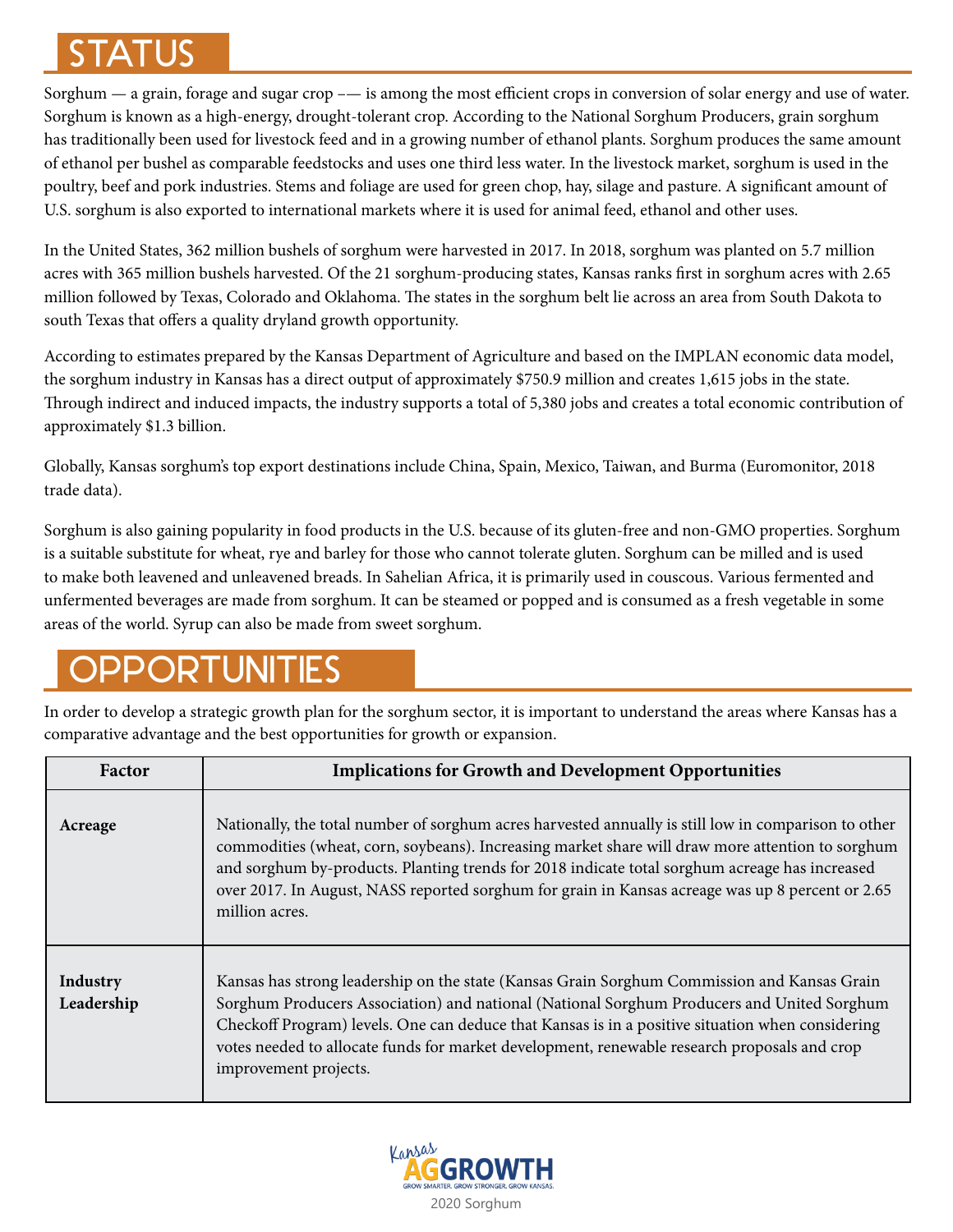| Factor                   | <b>Implications for Growth and Development Opportunities</b>                                                                                                                                                                                                                                                                                                                                                                                                                                                                                                                                                   |
|--------------------------|----------------------------------------------------------------------------------------------------------------------------------------------------------------------------------------------------------------------------------------------------------------------------------------------------------------------------------------------------------------------------------------------------------------------------------------------------------------------------------------------------------------------------------------------------------------------------------------------------------------|
| <b>Industry Research</b> | In April 2016, the United Sorghum Checkoff Program, Kansas Grain Sorghum Commission and<br>Kansas State University announced a cooperative agreement to increase grain sorghum productivity<br>and expand markets. This partnership created the Collaborative Sorghum Investment Program<br>(CSIP) and provides funding for long-term research and the development of marketplaces,<br>attributes, qualities and other factors capable of increasing demand for sorghum bushels.                                                                                                                               |
|                          | CSIP aims to increase the average national yield from 61.95 bushels per acre to 100 bushels per<br>acre by 2025 by funding research in beneficial areas such as over-the-top grass control and yield<br>improvements involving breeding program developments and field-level management techniques.<br>Long-term research areas such as seed innovation and information management will also be<br>addressed, including the development of new and novel genetic traits and application in market<br>development.                                                                                              |
|                          | The program works to develop marketplaces, attributes, qualities and other factors capable of<br>increasing demand to 1.25 billion bushels of sorghum by 2025. This includes the expansion of<br>international markets, domestic food use, livestock feeding, ethanol production, specialty products,<br>and more. In addition, tools, information and other factors will be developed in an effort to decrease<br>the trading discount of sorghum to corn from 4.6 percent to 2 percent by 2025.                                                                                                              |
| <b>Industry Value</b>    | Value is virtually equal to corn for ethanol and livestock feeding, both of which are robust markets<br>in Kansas.                                                                                                                                                                                                                                                                                                                                                                                                                                                                                             |
| <b>Marketing</b>         | Developing new markets for sorghum is key to strengthening demand. Today's export market<br>consumes a majority of sorghum followed domestically by livestock feed, ethanol production, food<br>industry and the pet food industry.<br>Sorghum has a low glycemic index and is high in antioxidants. Sorghum is also categorized as an<br>ancient grain, it is gluten-free, and it has potential to fight cancer, high cholesterol and obesity<br>(USCP, 2018). Sorghum is a versatile grain that is nutritious and easy to use and provides fuel a<br>body needs (complex carbohydrates, B-complex vitamins). |
| Value-Added<br>Product   | New uses for sorghum and sorghum coproducts include green chemicals, aquaculture, insulation,<br>packing peanuts, millers and bakers, and even cat litter (USCP, 2018). The United Sorghum Checkoff<br>Program invests in a market development research portfolio. Kansas producer interests also include<br>supporting market development research specific to human food, identity preserved, and value-<br>added product development with the potential for a Kansas-branded sorghum product.                                                                                                               |

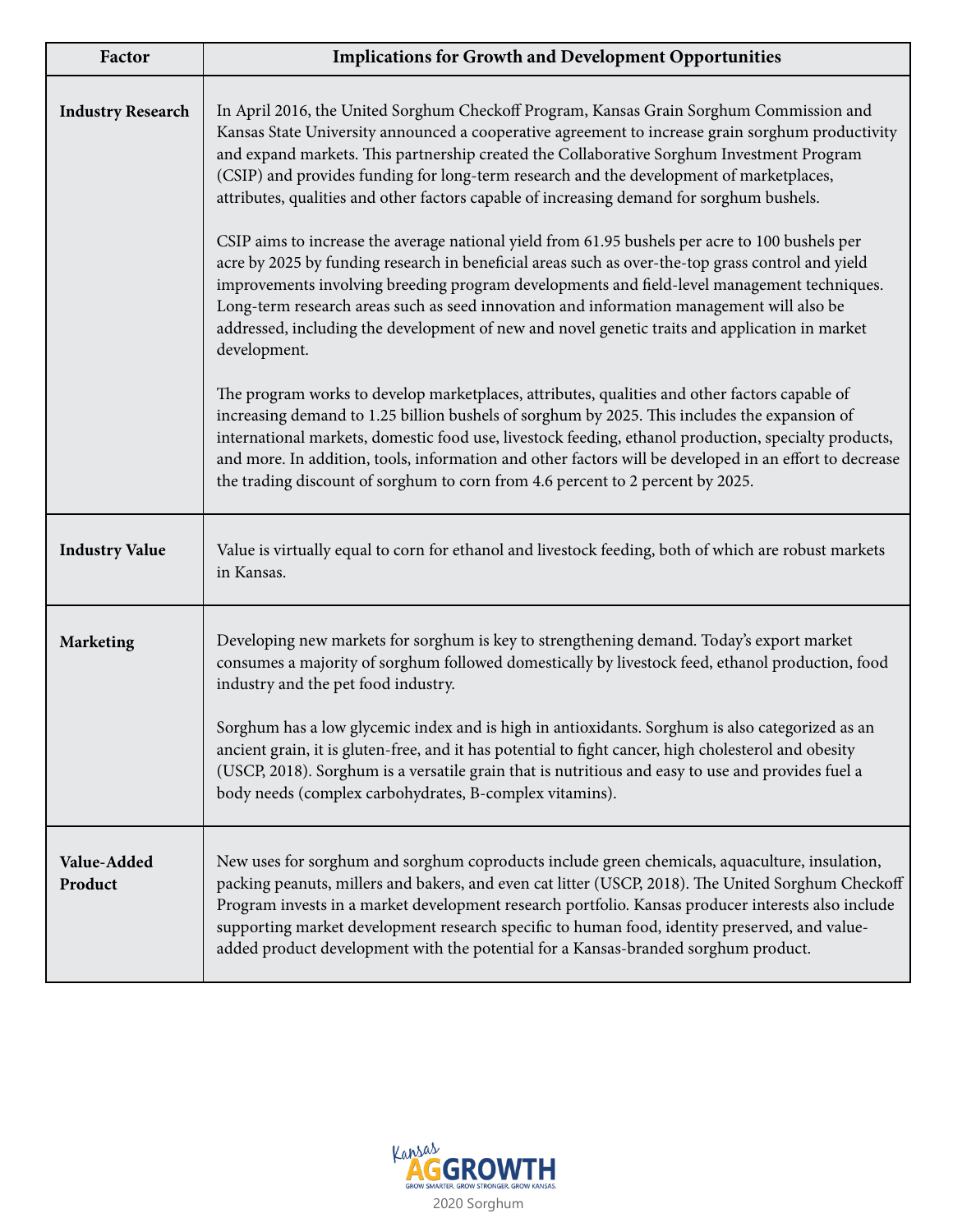| <b>Factor</b> | <b>Implications for Growth and Development Opportunities</b>                                                                                                                                                                                                                                                                                                                                                                                                                                                                                                                                  |
|---------------|-----------------------------------------------------------------------------------------------------------------------------------------------------------------------------------------------------------------------------------------------------------------------------------------------------------------------------------------------------------------------------------------------------------------------------------------------------------------------------------------------------------------------------------------------------------------------------------------------|
| Water         | Research findings indicate sorghum is a less water-intensive crop with dryland success. In 2018, the<br>Kansas Legislature allocated \$150,000 for water intensification research within the sorghum industry.<br>DropXL Sorghum is a state of Kansas effort managed by the Collaborative Sorghum Investment<br>Program to advance sorghum technology for the benefit of Kansas farmers and Kansas water<br>resource stakeholders. The project design and adaptive management is guided by mission alignment<br>with the Kansas Water Vision (2015) and the Kansas Ag Growth Strategy (2018). |

# **CHALLENGES**

While Kansas is poised for major expansion in the sorghum sector, the following factors represent challenges serving as barriers to achieving the objective of the strategic growth plan.

| Challenge                     | <b>Details of Challenge</b>                                                                                                                                                                                                                                                                                                                                                               |
|-------------------------------|-------------------------------------------------------------------------------------------------------------------------------------------------------------------------------------------------------------------------------------------------------------------------------------------------------------------------------------------------------------------------------------------|
| Critical<br>Infrastructure    | The costs associated with transportation and logistics is a burden for producers. In-state freight rates<br>add expenses when distributing sorghum domestically and internationally. The current<br>transportation network prohibits the cost-effective transport of identity preserved grains harvested<br>in Kansas destined for international markets willing to pay a premium for IP. |
| <b>Industry Market</b>        | Sorghum is naturally a non-GMO grain. It is not known whether the supply chain pricing can<br>support dedicated market outlets for GMO and non-GMO products.                                                                                                                                                                                                                              |
| International<br><b>Trade</b> | In 2018, more than \$38 million of sorghum exports were delivered into China, down from<br>\$53 million in 2017. Current trade disruptions between the United States and China have resulted<br>in tariffs placed on sorghum transactions.                                                                                                                                                |
| Policy                        | The Natural Resources Conservation Service and Risk Management Agency programs do not always<br>fit the needs of sorghum producers.                                                                                                                                                                                                                                                       |
| Value-Added<br>Products       | Human food-grade sorghum projects make up a very small percentage of overall Kansas sorghum<br>acreage harvested. As a result, little attention and few research dollars are allocated for human<br>food-grade product development.                                                                                                                                                       |
| Workforce                     | Lack of skilled agriculture workforce is a top inhibitor of growth and expansion for many Kansas<br>agriculture entities.                                                                                                                                                                                                                                                                 |

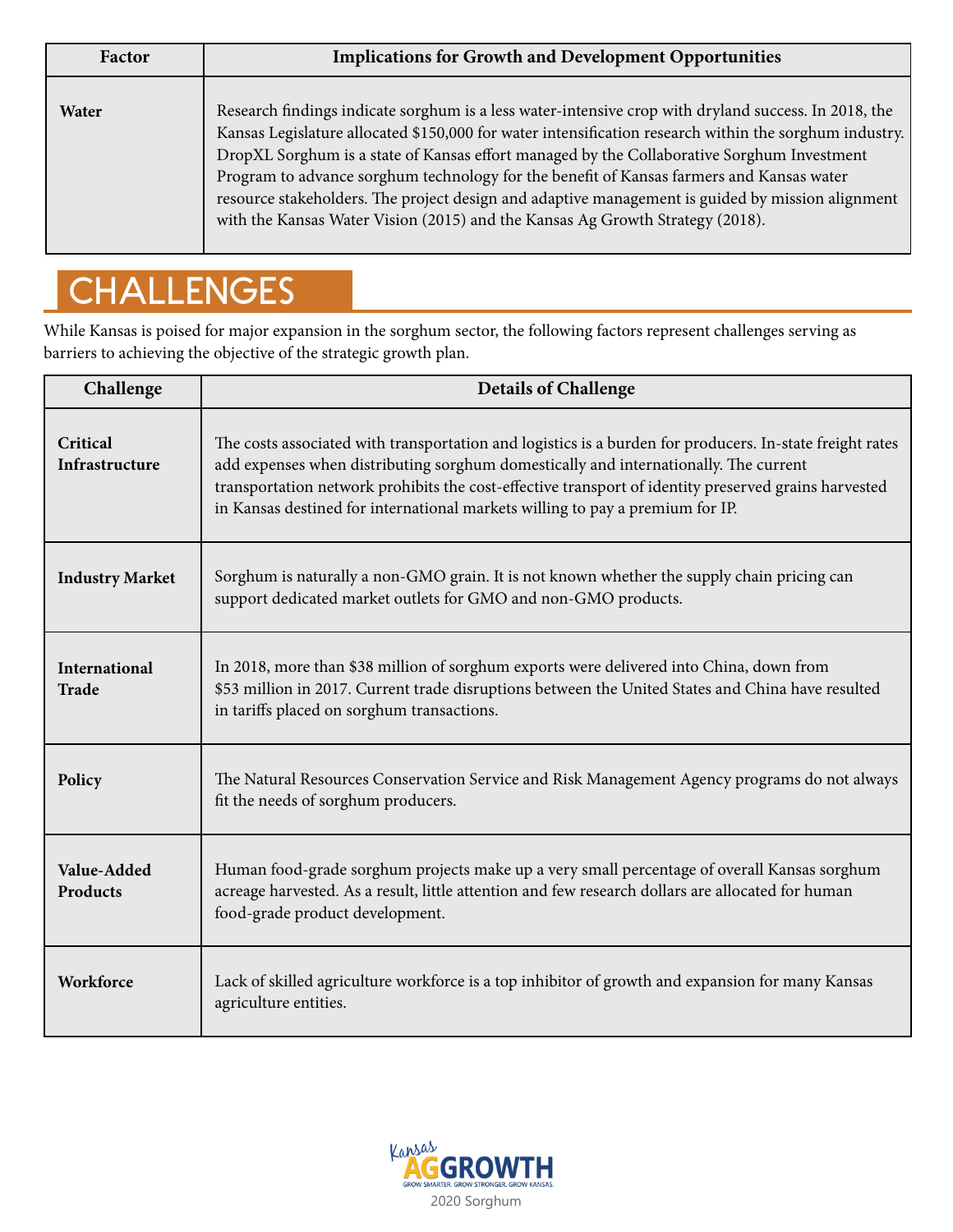## **CCESSES**

Key successes in the sorghum industry:

- The Kansas Grain Sorghum Commission, in partnership with U.S. Grains Council and the Kansas Department of Agriculture, increased the number of inbound and outbound trade missions developing and further strengthening global relationships for the state's sorghum farmers and agribusinesses.
- The Collaborative Sorghum Investment Program has led the development of a multidiscipline KSU Sorghum Crop Improvement Mission, Vision and SMART goal strategic plan during 2018.
- The Collaborative Sorghum Investment Program manages the state of Kansas \$150,000 appropriated funds. The funds are supporting DropXL Sorghum, a project aiming to deliver a sorghum trait technology package (trait donors, trait markers, trait models) for traits that increase water-limited yield in Kansas.
- Kansas farmers increased planted acres of sorghum by 8.16 percent in 2018.
- The Kansas Grain Sorghum Commission developed a pipeline to fill state leadership transitions as well as support Kansas representation with strategic placement on national sorghum leadership boards, such as the United Sorghum Checkoff.
- The Kansas Grain Sorghum Commission increased education and outreach by coordinating and hosting sessions to mitigate pest tolerance and launching an educational podcast series.
- Industry representatives and leaders actively lobby for the sorghum industry as it relates to the Farm Bill, food aid, trade/ tariff and industry initiatives in Washington, D.C.
- KDA led a trade mission to the Sorghum in the 21st Century Food, Feed and Fuel in a Rapidly Changing World conference in Cape Town, South Africa, in April 2018. The conference was facilitated by the Sorghum Millet Innovation Lab, housed at K-State, and attracted more than 400 researchers and business representatives from a variety of sorghum networks.
- The Collaborative Sorghum Investment Program continues to see positive results, with ongoing research oriented around sorghum grain quality and new weed control technology.
- KDA and K-State continue to execute sorghum pet food Federal State Market Improvement Grant award aims to create high value market opportunities for the pet food sector.
- KGSC, CSIP and KDA continue to develop food-grade sorghum education and marketing opportunities by strategically placing sorghum product opportunities (flaked, popped, milled, pearled) in mainstream food service locations within K-State and the University of Kansas housing and dining food service lines as well as large-scale food ingredient companies.
- EPA announced a Notice of Proposed Rulemaking for Grain Sorghum Oil Pathways (December 27, 2017) allowing sorghum oil to be converted into biodiesel. This rule will provide another much-needed market for sorghum oil.

Policies in this document are a reflection of industry discussion and not a representation of state government

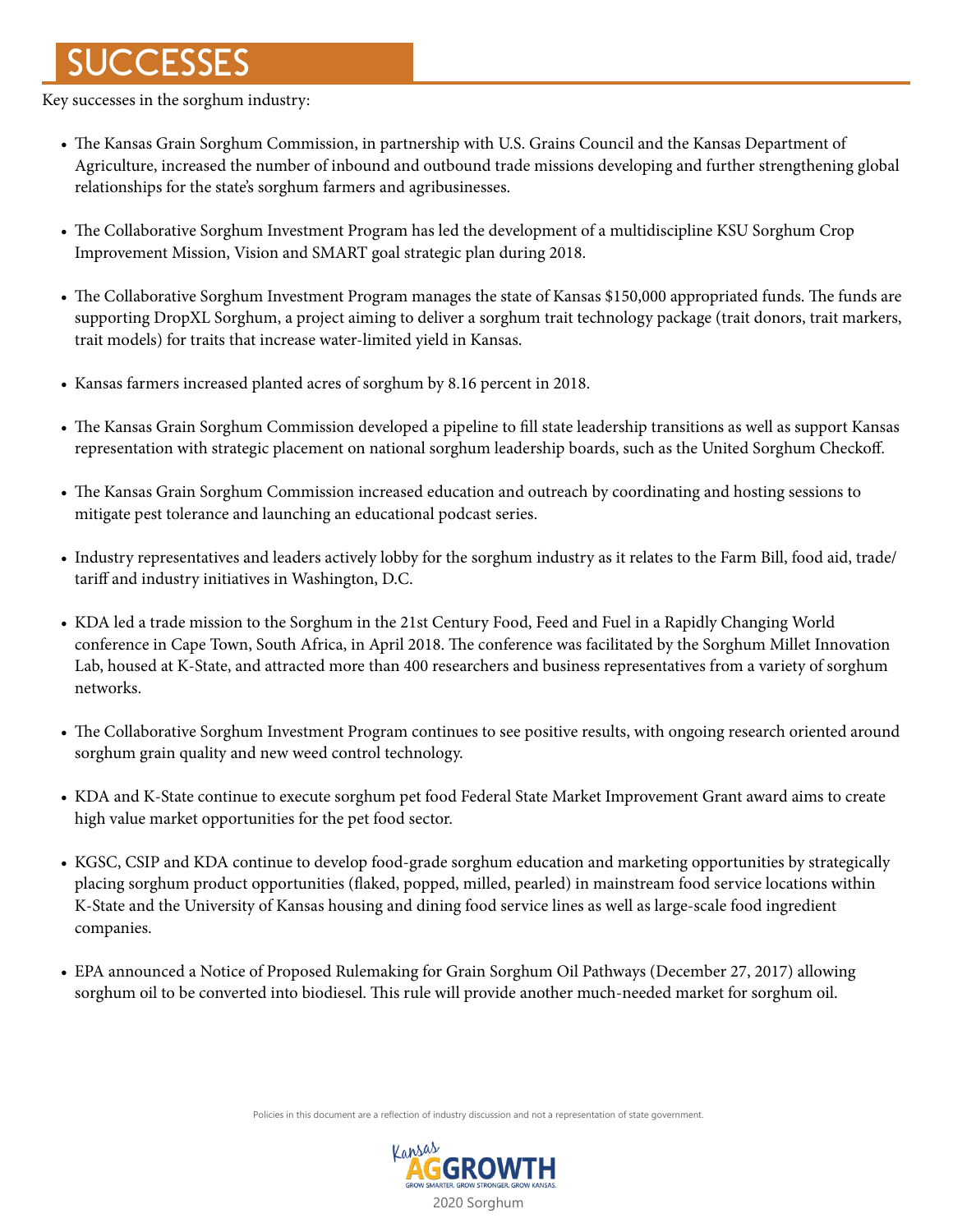## Sorghum GROWTH OBJECTIVE:

*Expand research partnerships and strengthen Kansas' position as the top sorghum-producing state in the nation.*



# OUTCOMES & ACTION ITEMS

Leaders from throughout the Kansas sorghum industry will continue to collaborate in the development and implementation of a long-term strategic growth strategy with input and discussion among key partners. Industry-identified desired growth outcomes, initially developed in 2016 and expanded to include action items, will be implemented by industry and key partners and updated annually at the Kansas Governor's Summit on Agricultural Growth. Following are the proposed action items to continue building on the achievement of the sorghum sector desired outcomes.

## High Priority Outcomes

**Checkoff dollar funding directed toward supporting value-added education, marketing and research. These value-added sectors would include biofuels, pet food, plastics and/or human food-grade sorghum.**

#### **ACTION ITEMS:**

- **•** Encourage state sorghum industry to award checkoff dollar funding to include research targeting a variety of market oriented opportunities: human food, identity preserved, value-add, feed and forage, industrial use.
- Engage in consumer-focused research that documents domestic consumption trends and preferences.
- Utilize checkoff dollars to bring companies and assets together to drive more value into the crop as well as to develop potential market outlets.
- Consider development of a "Kansas branded" sorghum product to fill niche market opportunities.

**Implementation of action items in the Vision for the Future of Water Supply in Kansas related to sorghum, and expanded awareness of sorghum's water use efficiency, leading to a longer usable life for Kansas groundwater and surface water sources.**

#### **ACTION ITEMS:**

- **•** Model off action steps included in the Water Vision document.
- Continue to secure research funding for sorghum water intensification research projects.

**Long-term strategic plan to support the newly established Collaborative Sorghum Investment Program to include key private partners and public investment that benefit the sorghum industry and state.**

#### **ACTION ITEMS:**

- **•** Secure funding for long-term CSIP sustainability (post-ten-year mark) at Kansas State University.
- Actively support the balance of collaborative investments from the federal and state levels as well as private industry and sorghum producers.
- Continue to support DropXL Sorghum water intensification research through state of Kansas research funding allocations.
- Encourage focus on market-oriented research specific to human food, identity preservation and value added.